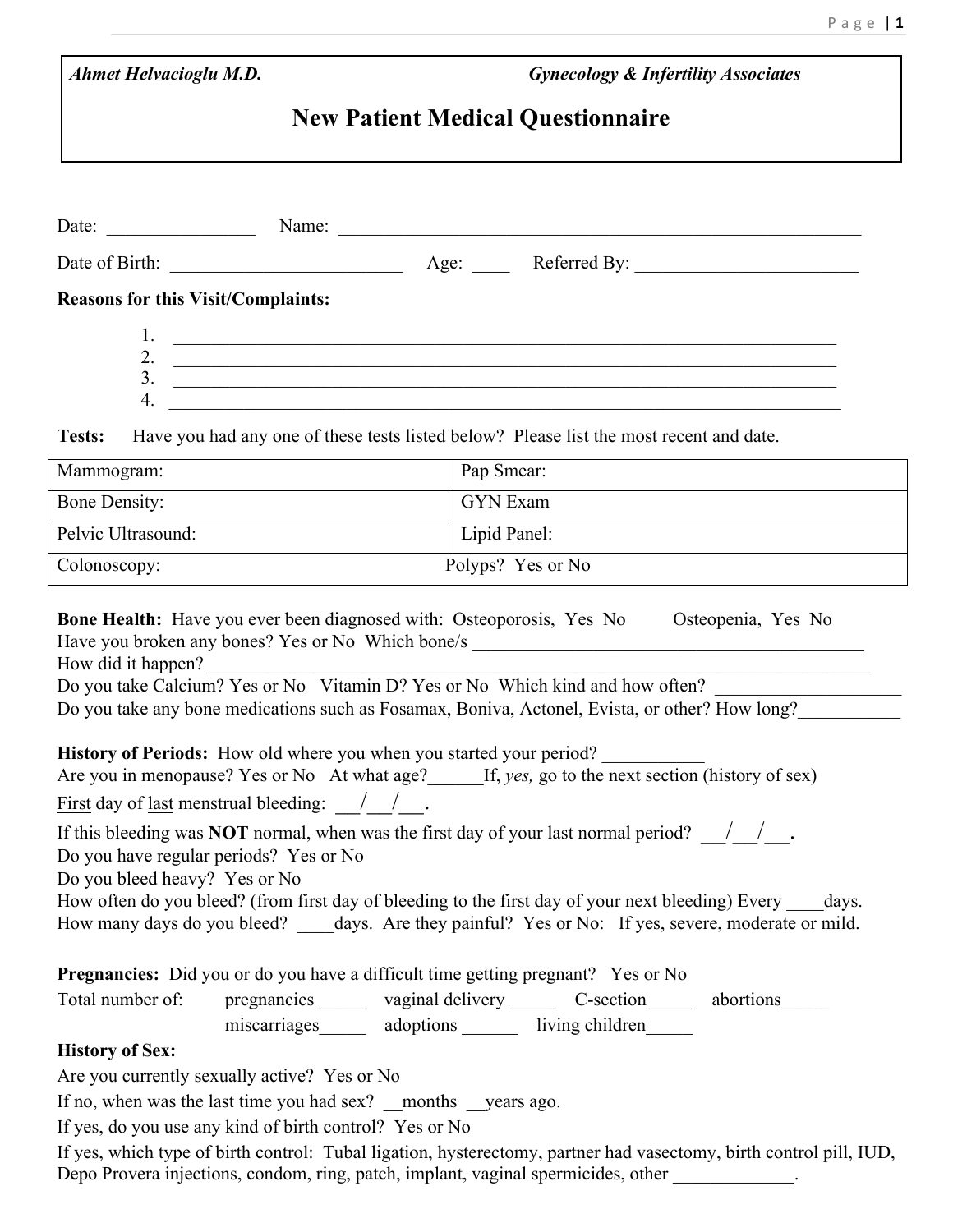**History of Bladder:** Do you have problems holding urine? Yes, No, Sometimes, Rare. If no, go to next section (history of bowel) Do you wet yourself when you sneeze, cough, or laugh? Yes, No, Sometime, Rare Do you have urgency to urinate? Yes, No, Sometimes, Rare Do you wet yourself because you could not make it to the bathroom on time? Yes, No, Sometimes, Rare Do you have urinary frequency? Yes, No, Sometimes, Rare Do you use pads? Yes or No Do you lose urine without feeling it? Yes or No

**History of Bowel:** Do you have problem controlling bowel movements (soiling yourself)? Yes or No Do you have regular bowel movements? Yes or No If no, please explain

**Hormones:** Do you have hot flashes? Yes or No Do you get night sweats? Yes or No Do you take hormones? Yes or No What kind? Dose How often? Daily, Weekly, Twice Weekly, Monthly, Every 3 months? How long have you been using?

 $\_$  , and the contribution of the contribution of the contribution of the contribution of  $\mathcal{L}_\text{max}$ 

**Hospital Admissions**: Have you ever been hospitalized for non-surgical reasons? If so please list the dates, locations and reasons:

 $\_$  , and the contribution of the contribution of the contribution of the contribution of  $\mathcal{L}_\text{max}$  $\mathcal{L}_\mathcal{L} = \mathcal{L}_\mathcal{L} = \mathcal{L}_\mathcal{L} = \mathcal{L}_\mathcal{L} = \mathcal{L}_\mathcal{L} = \mathcal{L}_\mathcal{L} = \mathcal{L}_\mathcal{L} = \mathcal{L}_\mathcal{L} = \mathcal{L}_\mathcal{L} = \mathcal{L}_\mathcal{L} = \mathcal{L}_\mathcal{L} = \mathcal{L}_\mathcal{L} = \mathcal{L}_\mathcal{L} = \mathcal{L}_\mathcal{L} = \mathcal{L}_\mathcal{L} = \mathcal{L}_\mathcal{L} = \mathcal{L}_\mathcal{L}$  $\mathcal{L}_\mathcal{L} = \mathcal{L}_\mathcal{L} = \mathcal{L}_\mathcal{L} = \mathcal{L}_\mathcal{L} = \mathcal{L}_\mathcal{L} = \mathcal{L}_\mathcal{L} = \mathcal{L}_\mathcal{L} = \mathcal{L}_\mathcal{L} = \mathcal{L}_\mathcal{L} = \mathcal{L}_\mathcal{L} = \mathcal{L}_\mathcal{L} = \mathcal{L}_\mathcal{L} = \mathcal{L}_\mathcal{L} = \mathcal{L}_\mathcal{L} = \mathcal{L}_\mathcal{L} = \mathcal{L}_\mathcal{L} = \mathcal{L}_\mathcal{L}$  $\_$  , and the contribution of the contribution of the contribution of the contribution of  $\mathcal{L}_\text{max}$  $\_$  , and the contribution of the contribution of the contribution of the contribution of  $\mathcal{L}_\text{max}$ 

## **Surgical:**

| $\overline{\phantom{a}}$<br><b>Surgery</b> | Date | <b>Hospital / Surgeon</b> |
|--------------------------------------------|------|---------------------------|
|                                            |      |                           |
| <u>_</u>                                   |      |                           |
|                                            |      |                           |
|                                            |      |                           |
|                                            |      |                           |
| O.                                         |      |                           |

Have you ever had anesthesia complications? Yes or No Are you against receiving blood transfusions? Yes or No

**Current Medications:** Please include over-the-counter medications and dietary supplements. Please list the name of the medication, dose and how long you have been taking the medicine:

| <u>.</u> |  |  |
|----------|--|--|
|          |  |  |
|          |  |  |
|          |  |  |
|          |  |  |
|          |  |  |

Are you currently using or in the past have used any of the following:(circle) Xanax Valium Lorazepam Librium Lortab Percocet Vicodin Morphine Any other prescription pain killers or sleeping pills for longer than one month? Reason: (circle) Back Pain Depression Insomnia Other type of pain Addiction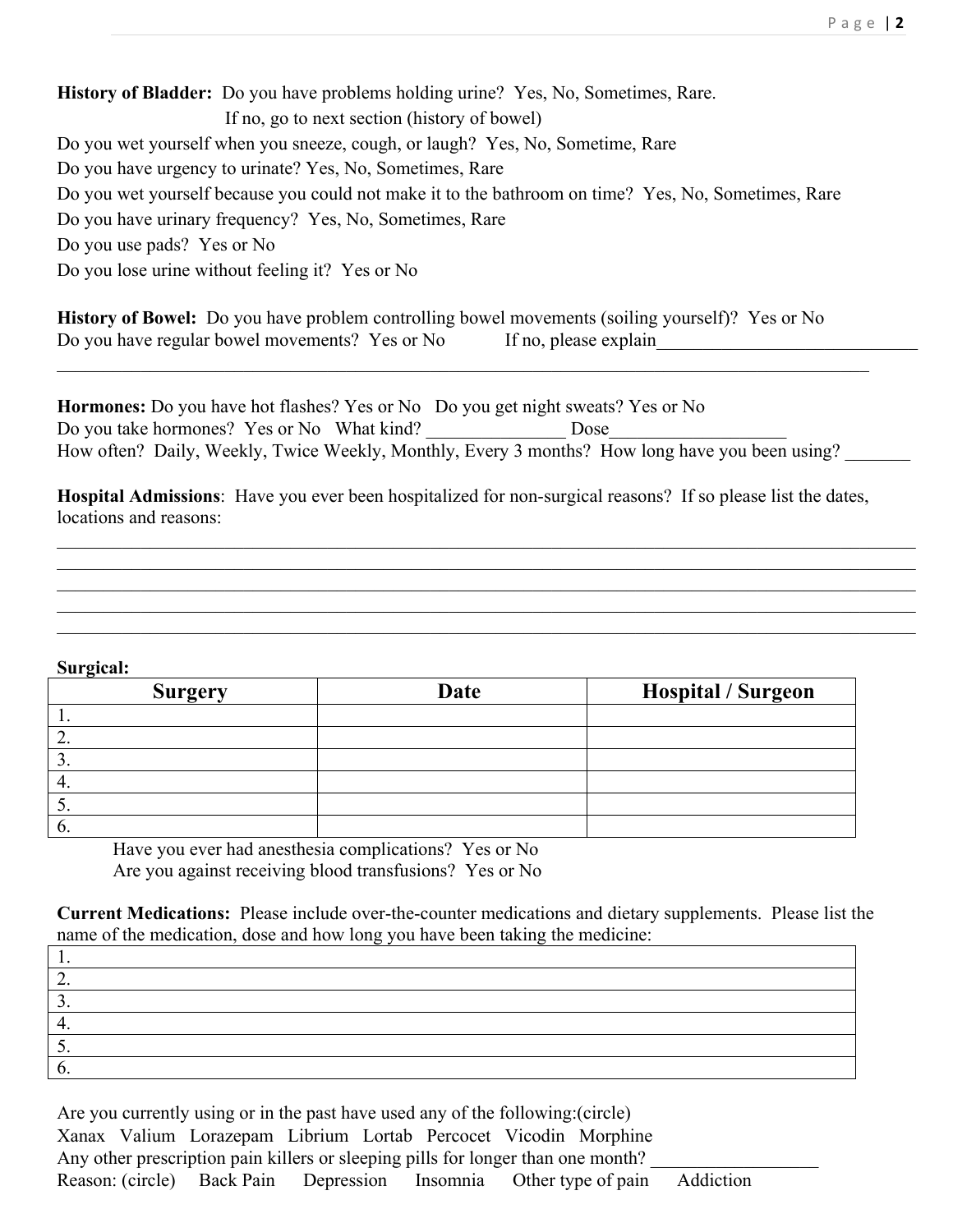|--|--|

|      | <b>Allergies:</b> (circle) |  |                                                         | If answer is yes, list the names of the drug, food or reason for the allergy.                                                                                                                                                       |                   |                                                                                                |
|------|----------------------------|--|---------------------------------------------------------|-------------------------------------------------------------------------------------------------------------------------------------------------------------------------------------------------------------------------------------|-------------------|------------------------------------------------------------------------------------------------|
|      |                            |  | Drug / Medication Yes No                                |                                                                                                                                                                                                                                     |                   |                                                                                                |
| Food |                            |  |                                                         |                                                                                                                                                                                                                                     |                   |                                                                                                |
|      | Environmental              |  |                                                         | Yes No <b>and the Community</b> Second Second Second Second Second Second Second Second Second Second Second Second Second Second Second Second Second Second Second Second Second Second Second Second Second Second Second Second |                   |                                                                                                |
|      |                            |  | <b>Marital Status</b> (Circle): Married Single Divorced |                                                                                                                                                                                                                                     | Separated Widowed |                                                                                                |
|      |                            |  |                                                         |                                                                                                                                                                                                                                     |                   |                                                                                                |
|      |                            |  |                                                         |                                                                                                                                                                                                                                     |                   |                                                                                                |
|      | Work Place:                |  |                                                         | Position:                                                                                                                                                                                                                           |                   |                                                                                                |
|      |                            |  |                                                         | ALCOHOL: Yes No If yes: Wine Beer Liquor, oz,                                                                                                                                                                                       |                   | <b>Habits: (circle)</b> TOBACCO: Yes No If yes, packs per day for years. Quit months/years ago |
|      | times a week, Rarely       |  |                                                         |                                                                                                                                                                                                                                     |                   |                                                                                                |
|      |                            |  | PRESCRIPTION PAIN KILLERS: Yes No                       | NON PRESPCRIPTION / STREET DRUGS: Yes No                                                                                                                                                                                            |                   |                                                                                                |
|      |                            |  |                                                         | Exercise: Do you exercise? Yes No Sometimes What type?                                                                                                                                                                              |                   |                                                                                                |
|      |                            |  |                                                         |                                                                                                                                                                                                                                     |                   |                                                                                                |
|      |                            |  |                                                         |                                                                                                                                                                                                                                     |                   |                                                                                                |

**Medical:** Do you have or have had any the following (circle):

| Diabetes                                    | Diabetes(insulin dependent) | High blood pressure           | Elevated cholesterol      |
|---------------------------------------------|-----------------------------|-------------------------------|---------------------------|
| Stroke                                      | Heart attack                | Or other heart conditions:    |                           |
| Bleeding problems                           | Clotting problems           | Blood clots in lungs          | Blood clots in legs (DVT) |
| Seizure Disorder                            | Headaches                   | Migraines                     | Depression                |
| Anxiety                                     | <b>Bipolar</b>              | ADD                           | Sleep problems            |
| Sleep apnea                                 | Snoring                     | Or other Psychiatric disease: |                           |
| Thyroid problems                            | Asthma                      | <b>Blood transfusion</b>      | Anemia                    |
| <b>Hepatitis</b>                            | Liver disease               | Kidney disease                | Kidney stones             |
| <b>IBS</b>                                  | Diverticular disease        | Crohn's disease               | <b>GERD</b>               |
| Stomach ulcers                              | Colon polyps                | Indigestion                   | Rheumatoid arthritis      |
| Fibromyalgia                                | Chronic back pain           | Bone fracture                 | Degenerative disk disease |
| Hearing problems                            | Vision problems             | Poor memory                   |                           |
| Cancer: Date diagnosed:                     |                             | What kind:                    |                           |
| Other medical problems not mentioned above: |                             |                               |                           |
|                                             |                             |                               |                           |

Are you disabled? Yes or No What is the nature of the disability?

Have you ever been hospitalized for psychiatric / mental problems? If so, please list the dates, locations and reasons:

 $\_$  , and the contribution of the contribution of the contribution of the contribution of the contribution of  $\mathcal{L}_\text{max}$  $\mathcal{L}_\mathcal{L} = \mathcal{L}_\mathcal{L} = \mathcal{L}_\mathcal{L} = \mathcal{L}_\mathcal{L} = \mathcal{L}_\mathcal{L} = \mathcal{L}_\mathcal{L} = \mathcal{L}_\mathcal{L} = \mathcal{L}_\mathcal{L} = \mathcal{L}_\mathcal{L} = \mathcal{L}_\mathcal{L} = \mathcal{L}_\mathcal{L} = \mathcal{L}_\mathcal{L} = \mathcal{L}_\mathcal{L} = \mathcal{L}_\mathcal{L} = \mathcal{L}_\mathcal{L} = \mathcal{L}_\mathcal{L} = \mathcal{L}_\mathcal{L}$ 

 $\_$  , and the contribution of the contribution of the contribution of the contribution of  $\mathcal{L}_\text{max}$ 

 $\_$  , and the contribution of the contribution of the contribution of the contribution of  $\mathcal{L}_\text{max}$  $\_$  , and the contribution of the contribution of the contribution of the contribution of  $\mathcal{L}_\text{max}$